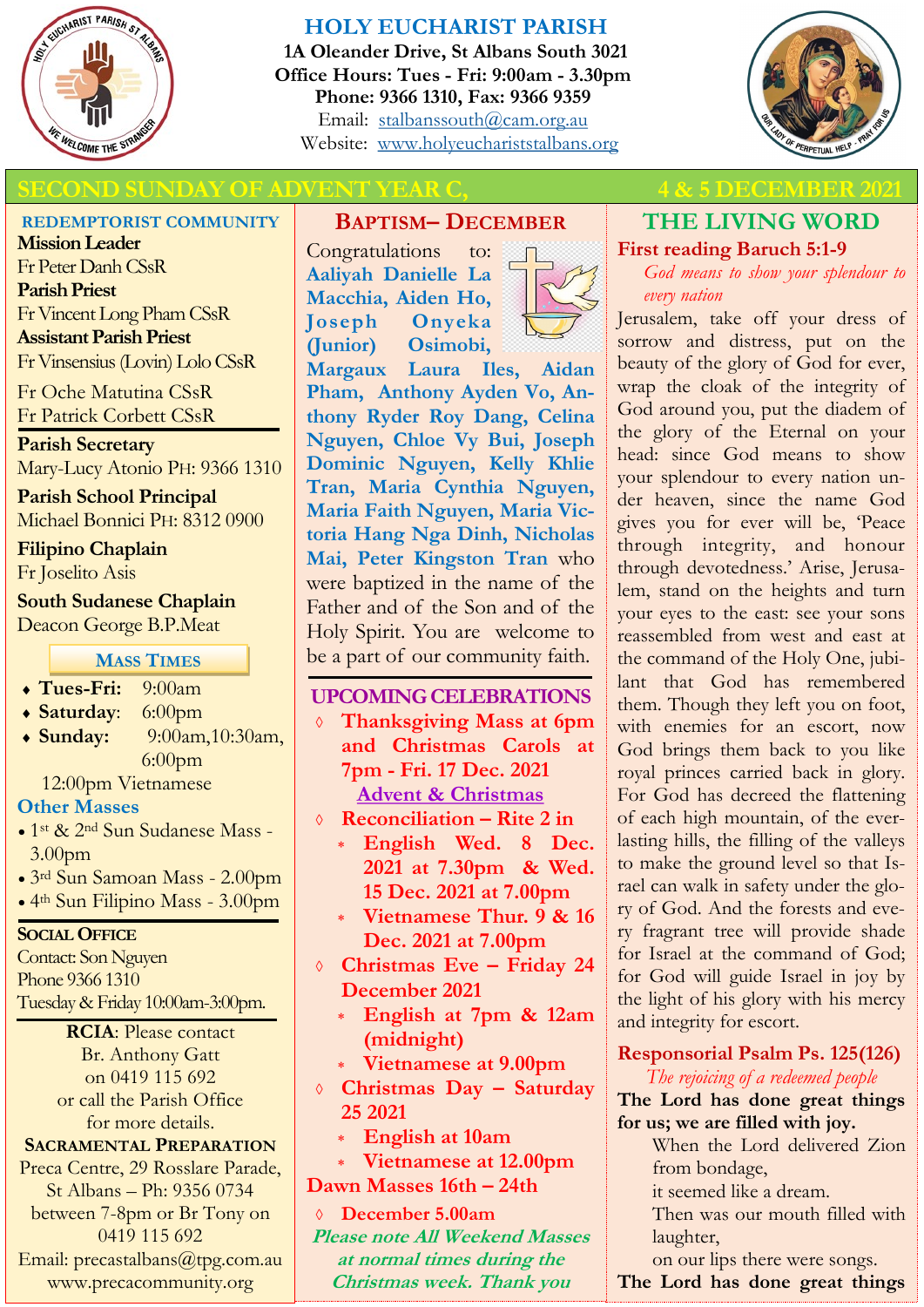#### **for us; we are filled with joy.**

The heathens themselves said: 'What marvels the Lord worked for them!' What marvels the Lord worked for us! Indeed we were glad.

#### **The Lord has done great things for us; we are filled with joy.**

Deliver us, O Lord, from our bondage as streams in dry land. Those who are sowing in tears

will sing when they reap.

**The Lord has done great things for us; we are filled with joy.**

They go out, they go out, full of tears,

carrying seed for the sowing:

they come back, they come back, full of song, carrying their sheaves.

**The Lord has done great things for us; we are filled with joy.**

#### **Second reading Philippians 1:4-6,8-11**

#### *May you become pure and blameless in preparation for the day of Christ*

Every time I pray for all of you, I pray with joy, remembering how you have helped to spread the Good News from the day you first heard it right up to the present. I am quite certain that the One who began this good work in you will see that it is finished when the Day of Christ Jesus comes; and God knows how much I miss you all, loving you as Christ Jesus loves you. My prayer is that your love for each other may increase more and more and never stop improving your knowledge and deepening your perception so that you can always recognise what is best. This will help you to become pure and blameless, and prepare you for the Day of Christ, when you will reach the perfect goodness which Jesus Christ produces in us for the glory and praise of God.

#### **Gospel Acclamation Luke 3:4,6**

Alleluia, alleluia!

Prepare the way of the Lord, make straight his paths: all people shall see the salvation of God. Alleluia!

#### **Gospel Luke 3:1-6**

#### *The call of John the Baptist*

In the fifteenth year of Tiberius Caesar's reign, when Pontius Pilate was governor of Judaea, Herod tetrarch of Galilee, his brother Philip tetrarch of the lands of Ituraea and Trachonitis, Lysanias tetrarch of Abilene, during the pontificate of Annas and Caiaphas the word of God came to John son of Zechariah, in the wilderness. He went through the whole Jordan district proclaiming a baptism of repentance for the forgiveness of sins, as it is written in the book of the sayings of the prophet Isaiah: A voice cries in the wilderness: Prepare a way for the Lord, make his paths straight. Every valley will be filled in, every mountain and hill be laid

low,winding ways will be straightened and rough roads made smooth. And all mankind shall see the salvation of God.

#### **ADVENT PREPARES US FOR THE LIGHT OF CHRIST**

The events that come to mind when we say "Christmas," "Easter," and "Pentecost" are so tremendous that their commemoration cannot be celebrated in a single day each. Weeks are needed: first, weeks of preparation, of becoming attuned in body and soul, and then weeks of celebration. This process goes back to an age when people still had time — time to live, time to enjoy.

In our day, we face the puzzling fact that the more timesaving gadgets we invent, the more new buttons to push in order to "save hours of work" — the less time we actually have. We have no more time to read books; we can afford only digests. We have no time to walk a quarter of a mile; we have to hop into a car. We have no time to make things by hand; we buy them ready-made. This "hurry up, let's go" atmosphere does not provide the necessary leisure in which to anticipate and celebrate a feast. But as soon as people stop celebrating, they really do not live anymore—they are being lived, as it were.

The alarming question arises: What is being done with all the time that is constantly being saved? We invent more machines and more gadgets, which will relieve us more and more of the work formerly done by our hands, our feet, our brain, and which will carry us at feverishly increasing speed—where? Perhaps to the moon and other planets, but more probably to our final destruction.

Only the Church throws light onto the gloomy prospects of modern man—Holy Mother Church—for she belongs, herself, to a realm that has its past and present in time, but its future in the World without End.

#### **First Advent**

It was fall when we arrived in the United States. The first weeks passed rapidly, filled with new discoveries every day, and soon we came across a beautiful feast that we had never celebrated: Thanksgiving Day, an exclusively American feast. With great enthusiasm we included it in the calendar of our family feasts.

This article is adapted from a chapter in Around the Year with the Von Trapp Family. Click image to preview or order.

Who can describe our astonishment, however, when a few days after our first Thanksgiving Day, we heard from a loudspeaker in a large department store the unmistakable melody of "Silent Night"! Upon our excited inquiry, someone said, rather surprised: "What is the matter? Nothing is the matter. Time for Christmas shopping!"

It took several Christmas seasons before we understood the connection between Christmas shopping and "Silent Night" and the other carols blaring from loudspeakers in these pre-Christmas weeks. And even now that we do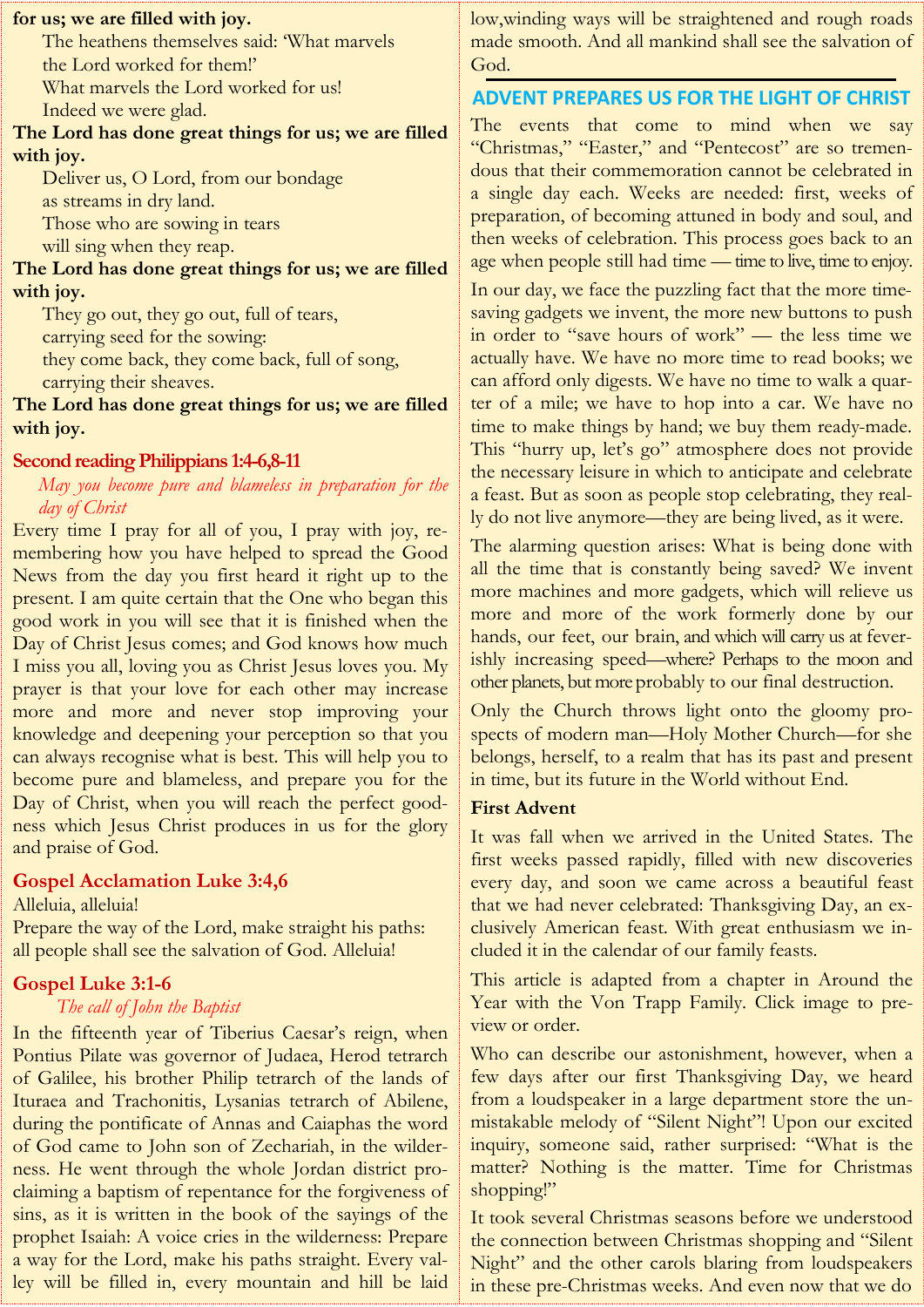understand, it still disturbs us greatly. These weeks before Christmas, known as the weeks of Advent, are meant to be spent in expectation and waiting. This is the season for Advent songs — those age-old hymns of longing and waiting; "Silent Night" should be sung for the first time on Christmas Eve.

We found, however, that hardly anybody knows any Advent songs. And we were startled by something else soon after Christmas: Christmas trees and decorations vanish from the show windows to be replaced by New Year's advertisements. On our concert trips across the country, we also saw that the lighted Christmas trees disappear from homes and front yards, and no one thinks to sing a carol as late as January 2. This was all very strange to us, for we were used to the old-world Christmas, which was altogether different but which we were determined to celebrate now in our new country.

#### **The Advent Wreath**

In the week before the first Sunday in Advent, we began to inquire where we could obtain the various things necessary to make an Advent wreath.

"A what?" was the invariable answer, accompanied by a blank look.

And we learned that nobody seemed to know what an Advent wreath is. For us, it was not a question of whether we would have an Advent wreath. The wreath was a must. Advent would be unthinkable without it. The question was only how to get it in a country where nobody seemed to know about it.

Back in Austria, we used to go to a toy shop and buy a large hoop, about three feet in diameter. Then we would tie hay around it, three inches thick, as a foundation; and around this we would make a beautiful wreath of balsam twigs. The whole was about three feet in diame-ter and ten inches thick. As we tried the different toy shops in Philadelphia, the salespeople only smiled indulgently and made us feel like Rip Van Winkle. "Around the turn of the cen-tury" they had sold the last hoop.

"Necessity is the mother of invention." Martina, who had made the Advent wreath during our last Advents back home, decided to buy strong wire at a hardware store and braid it into a hoop. Then she tied old newspaper around it, instead of hay, and went out to look for balsam twigs. We lived in Germantown, a suburb of Philadelphia. Martina looked at all the evergreens in our friends' gardens, but there was no balsam fir. So she chose the next best and came home with a laundry basket full of twigs from a yew tree.

In the hardware store where she had bought the wire, she also got four tall spikes, which she worked into her newspaper reel as candle-holders, and, in the five-andten next door, she bought a few yards of strong red ribbon and four candles. The yew twigs made a somewhat feathery Advent wreath, but, said Martina, "It's round and it's made of evergreen, and that is all that is necessary." And she was right. An Advent wreath is round as a symbol of God's mercy, of which every season of Advent is a new reminder, and it has to be made of evergreens to symbolize God's everlastingness.

#### **Candles and Calendars**

To get ready for the celebration of the beginning of Advent, one more thing has to be added: a tall, thick candle, the Advent candle, as a symbol of Him Whom we call "the Light of the World." During these weeks of Advent, it will be the only light for the family evening prayer. Its feeble light is the symbol and reminder of mankind's state of spiritual darkness during Advent.

On the first of January, a new calendar year begins; on the first Sunday of Advent, the new year of the Church begins. Therefore, the Saturday preceding the first Advent Sunday has something of the character of a New Year's Eve. One of the old customs is to choose a patron saint for the new year of the Church. The family meets on Saturday evening, and with the help of the missal and a book called The Martyrology, which lists thousands of saints as they are celebrated throughout the year, they choose as many new saints as there are members of the household. We always choose them according to a special theme. One year, for instance, we had all the different Church Fathers; another year, we chose only martyrs; then, again, only saints of the new world. During the war, we chose one saint of every country at war.

The newly chosen names are handed over to the calligrapher of the family (first it was Jo-hanna; after she married, Rosemary took over). She writes the names of the saints in gothic lettering on little cards. Then she writes the name of every member of the household on an individual card and hands the two sets over to the mother. Now everything is ready.

In the afternoon of the first Sunday of Advent, around Vespers time, the whole family — and this always means "family" in the larger sense of the word, including all the members of the household—meets in the living room. The Advent wreath hangs from the ceiling on four red ribbons; the Advent candle stands in the middle of the table or on a little stand on the side. Solemnly, the father lights one candle on the Advent wreath and, for the first time, the big Advent candle. Then he reads the Gospel of the first Sunday of Advent. After this, the special song of Advent is intoned for the first time, the ancient "Ye heavens, dew drop from above, and rain ye clouds the Just One."

# **By MARIA AUGUSTA VON TRAPP**

**The Filipino Catholic Chaplaincy of Melbourne. Online Retreat With St. Joseph Come and join our Advent Preparations Monday Nights Nov. 22 & 29 2021; 06 Dec. 2021 @ 7.30pm-9.00pm(AEDT) 4.30pm-6.00pm (Phil Time) Contact Fr. Asis 0404 261 228 or Eldred & Celine Rivera 0433 132 132 or 0433 132 039**